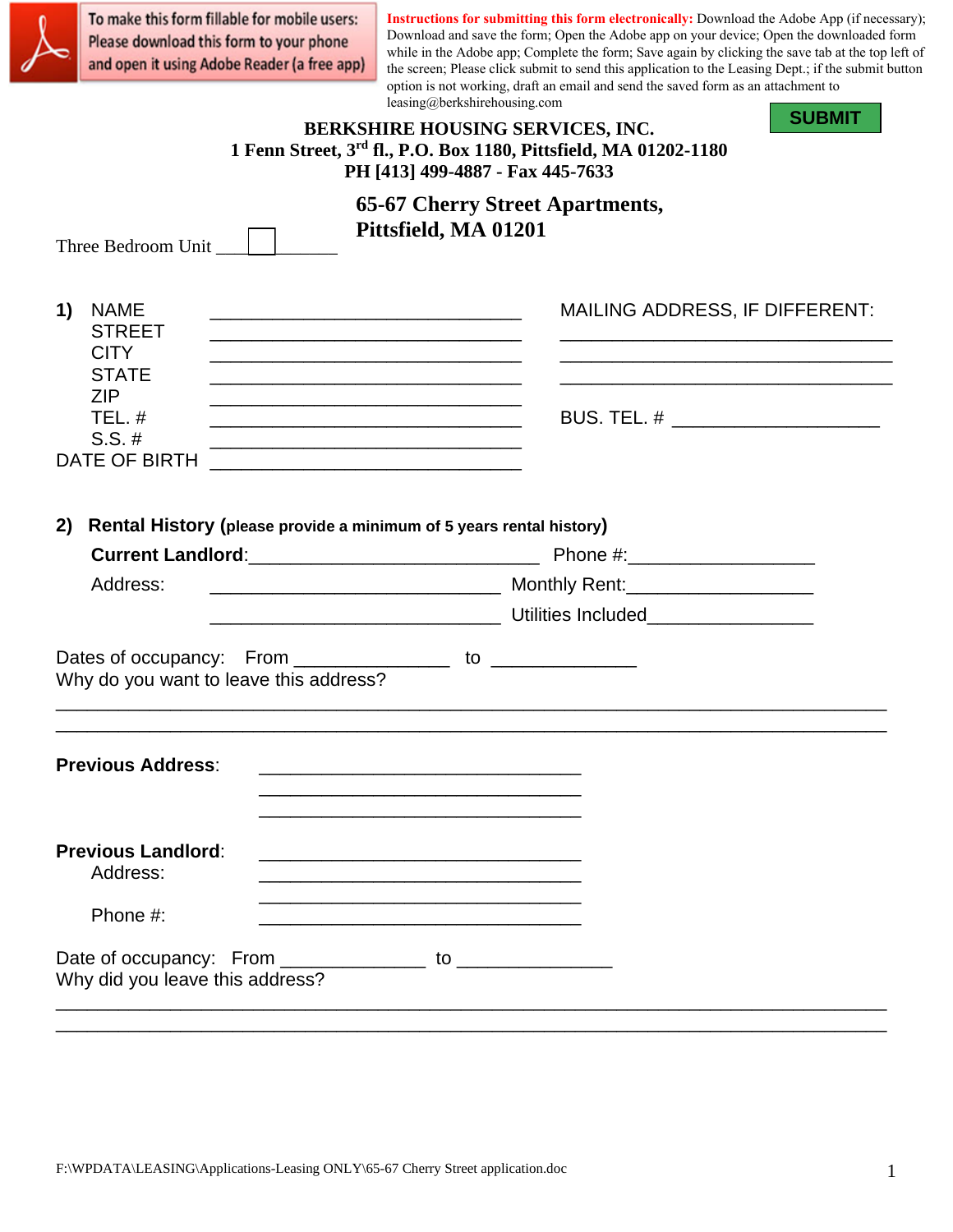| <b>Previous Address:</b>                                            |                |                                                                                                                                                                                                                                                                                                                                           |                                                            |                       |
|---------------------------------------------------------------------|----------------|-------------------------------------------------------------------------------------------------------------------------------------------------------------------------------------------------------------------------------------------------------------------------------------------------------------------------------------------|------------------------------------------------------------|-----------------------|
| <b>Previous Landlord:</b><br>Address:                               |                |                                                                                                                                                                                                                                                                                                                                           |                                                            |                       |
| Phone #:                                                            |                |                                                                                                                                                                                                                                                                                                                                           |                                                            |                       |
| Why did you leave this address?                                     |                |                                                                                                                                                                                                                                                                                                                                           |                                                            |                       |
| 3)                                                                  |                | Members of Household: Please list everyone to live in household.                                                                                                                                                                                                                                                                          |                                                            |                       |
| <b>Name</b>                                                         | <u>SS#</u>     | <b>Relation</b><br>the control of the control of the control of the control of the control of                                                                                                                                                                                                                                             | <u>Sex</u><br>the control of the control of the control of | Date of Birth         |
| Is a change in household expected? $\Box$                           |                | Yes<br>No                                                                                                                                                                                                                                                                                                                                 | If yes, what type of change:                               |                       |
| 4)<br>benefits, child support, or alimony.<br><b>Name of Person</b> | <b>Type of</b> | <b>Income.</b> Please list all money to be earned or received in the next twelve months by<br>each household member who is 18 years of age or older; including full time students, such as<br>salaries, wages, social security / SSI, pension, TANF, public assistance, unemployment, disability<br><b>Name/Address</b><br>of Employer if |                                                            | <u>Gross</u>          |
| <b>Receiving Income</b>                                             | <u>Income</u>  | <b>Applicable</b>                                                                                                                                                                                                                                                                                                                         |                                                            | <b>Monthly Income</b> |
|                                                                     |                |                                                                                                                                                                                                                                                                                                                                           |                                                            |                       |
| 5)                                                                  |                | All assets of all family member (regardless of age) must be reported. Please check any<br>applicable to your household: IF YOU HAVE NO ASSETS, COMPLETE PAGE 5.                                                                                                                                                                           |                                                            |                       |

| Savings<br>Bonds | Checking<br>Real Estate                                                                  | CD's<br>Other | <b>Stocks</b> | Life Insurance |
|------------------|------------------------------------------------------------------------------------------|---------------|---------------|----------------|
|                  | Provide name of banks or any applicable companies and approximate value/amount of asset. |               |               |                |
|                  |                                                                                          |               |               |                |
|                  |                                                                                          |               |               |                |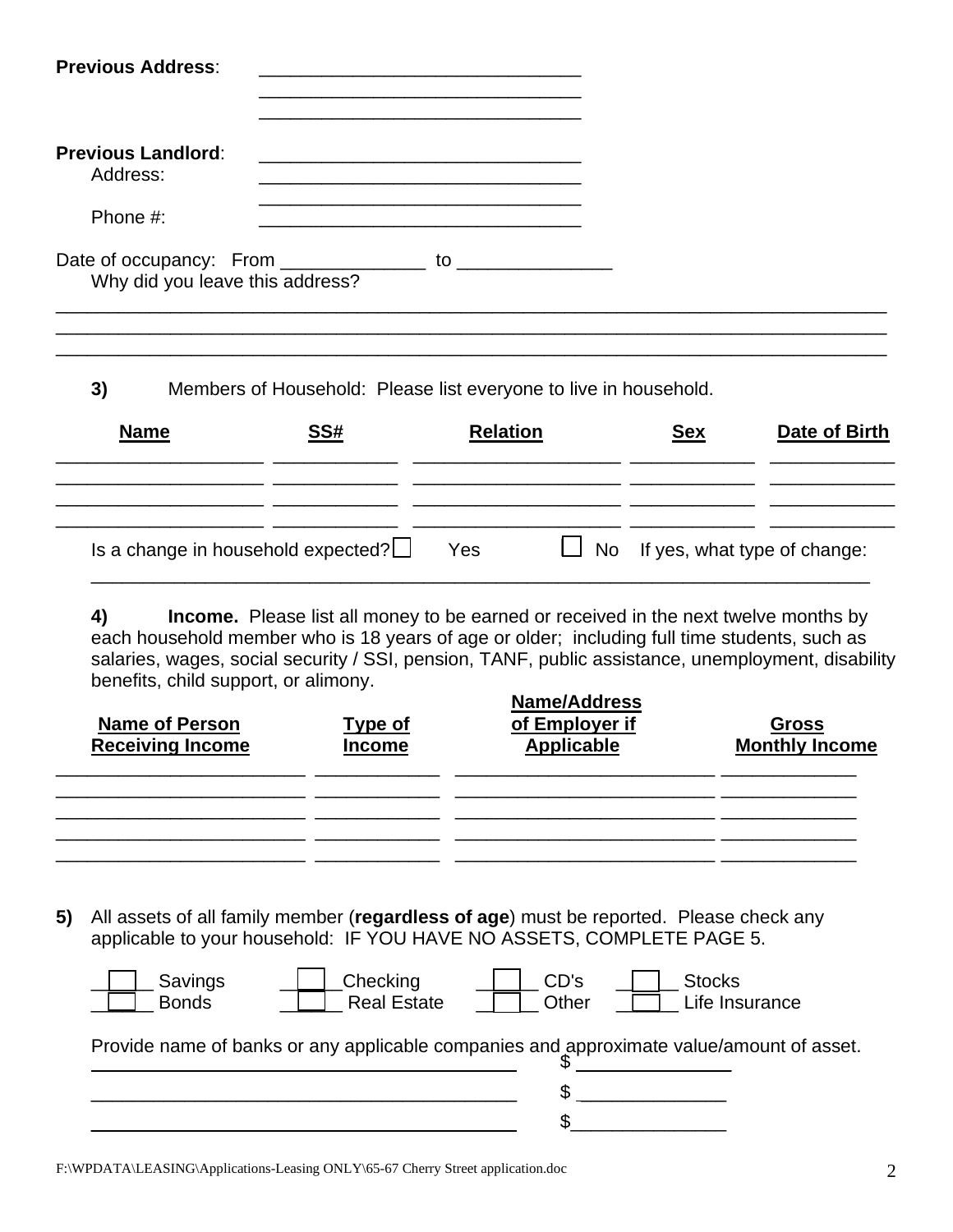## **6) Personal reference (no relatives).**

|     | <b>NAME</b><br><b>ADDRESS</b><br>CITY, STATE, ZIP                                                                                                                                                                              |     | PHONE NUMBER ______________<br>BUSINESS NUMBER                                       |  |
|-----|--------------------------------------------------------------------------------------------------------------------------------------------------------------------------------------------------------------------------------|-----|--------------------------------------------------------------------------------------|--|
| 7)  |                                                                                                                                                                                                                                | Yes | Have you or any member of your household ever been arrested or convicted of a crime? |  |
|     | If yes, please explain: example and a series of the series of the series of the series of the series of the series of the series of the series of the series of the series of the series of the series of the series of the se |     |                                                                                      |  |
| 8)  |                                                                                                                                                                                                                                |     | How did you hear of this apartment complex?                                          |  |
| 9)  | Do you own a car? $\vert$   Yes $\vert$   No<br>If yes, please indicate year and model                                                                                                                                         |     |                                                                                      |  |
| 10) | Do you have a pet?   Yes   No<br>If yes, please complete the Pet Policy form.                                                                                                                                                  |     |                                                                                      |  |

Apartments managed by Berkshire Housing Services Inc. are rented without regard to race, color, religion, sex or national origin, handicap or familial status.

Federal law prohibits the discrimination against individuals with handicaps. Upon request, reasonable accommodations will be made to rules, policies, practices and services making them accessible and permit assistive animals when they provide tenants with equal housing opportunities.

I understand that this application is not an offer of housing. I understand that it is my responsibility to notify Berkshire Housing *in writing* of any change of address, income or family composition. By signing this application, I am giving permission for Berkshire Housing staff to verify any information in this application. Additional information will be provided if requested. I certify that the information I have given in this application is true and correct. I understand that any false statement or misrepresentation may result in the cancellation of this application. I understand that if I am contacted regarding an apartment and I do not respond my name will be removed from the waiting list.

APPLICANT'S SIGNATURE **Example 20 International Section** 20 International DATE

\_\_\_\_\_\_\_\_\_\_\_\_\_\_\_\_\_\_\_\_\_\_\_\_\_\_\_\_\_\_\_\_\_\_\_\_\_\_\_\_\_\_\_\_\_\_\_\_\_\_ \_\_\_\_\_\_\_\_\_\_\_\_\_\_\_\_\_\_\_\_\_\_\_